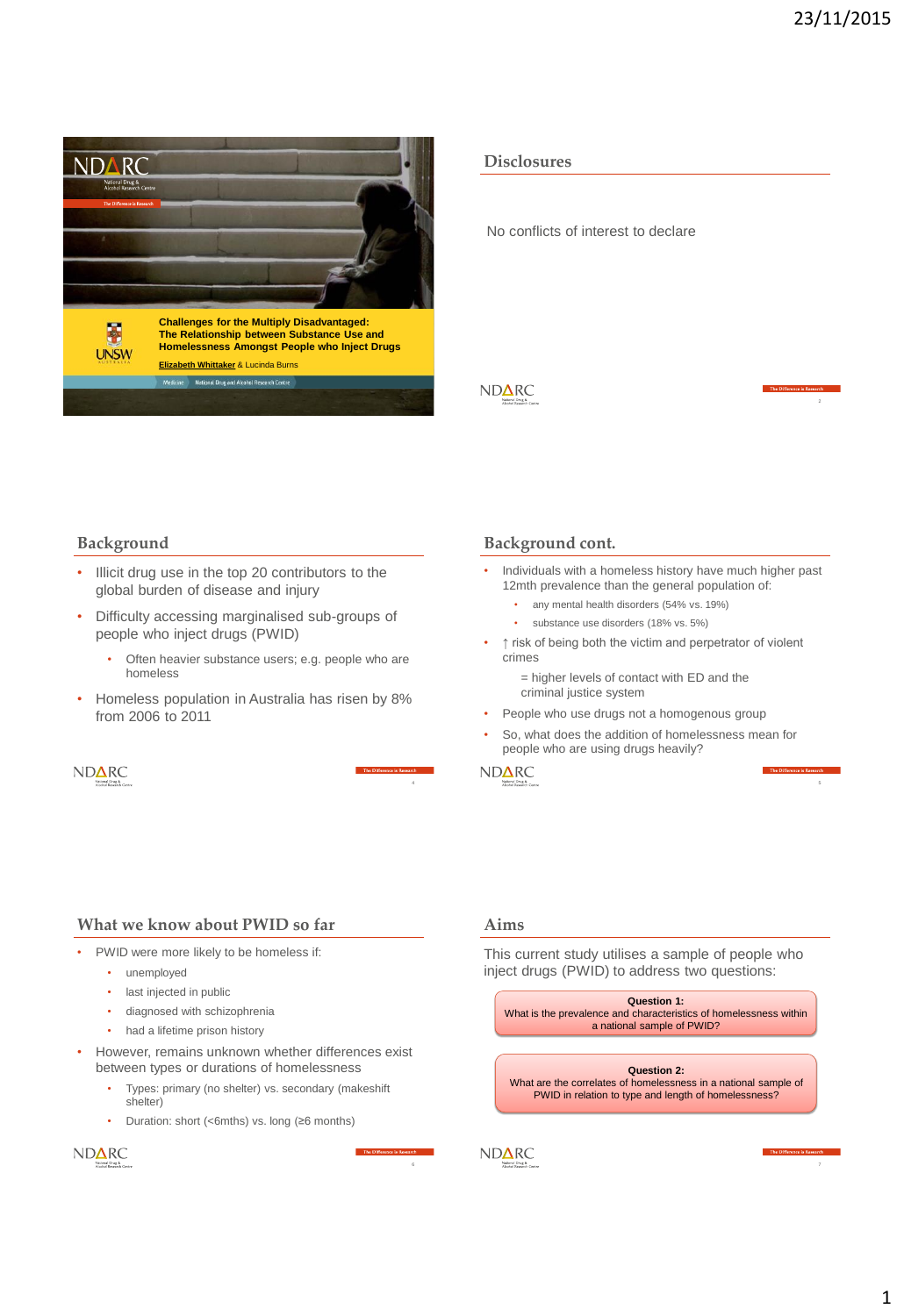## **Methods**

**Participants:** 898 PWID across Australia (2014 IDRS) who:

- injected at least monthly
- resided in the jurisdiction's capital city for the past year
- at least 17 years old

**Aim 1:** Descriptive data on homelessness history and reason for entry

**Aim 2:** Examined the association between type/duration of homelessness….

o *Type*

- *Primary = sleeping rough on the streets*
- *Secondary = boarding house/hostel, emergency shelter/refuge, caravan park, couch surfing*

| <b>NDARC</b>                               | The Diffe |
|--------------------------------------------|-----------|
| National Drug &<br>Alcohol Research Centre |           |
|                                            |           |

# **Methods cont.**

- o *Length*
	- *Short = <6mths in total*
	- *Long = ≥6 months in total*

… and variables significantly associated with homelessness

- status based on prior work:
	- o Sex (controlled)
	- o Age
	- o Unemployed o Last injected in public
	-
	- o Use of illicit Seroquel in past six months o Psychological distress (Kessler 10)
	- o Diagnosed with schizophrenia
	- o Lifetime prison history
- o Arrested past six months  $\widehat{\text{NDARC}}$

8

12



# **Results: IDRS sample characteristics**

| Socio-demographics                         | % / M                      |  |
|--------------------------------------------|----------------------------|--|
| Male                                       | 69%                        |  |
| Age                                        | 41 years (18-67)           |  |
| Indigenous                                 | 17%                        |  |
| Born in Australia                          | 86%                        |  |
| Heterosexual                               | 90%                        |  |
| Single                                     | 56%                        |  |
| Currently in drug treatment                | 47%                        |  |
| Self-reported mental health<br>problem     | 44%                        |  |
| Lifetime prison history                    | 55%                        |  |
| Lifetime history of homelessness           | 74%                        |  |
| Homeless in past 6 months                  | 31%                        |  |
|                                            | The Difference is Research |  |
| National Drug &<br>Alcohol Research Centre |                            |  |

## **Results: Homelessness history**

- 21% homeless at the time of interview
	- Mean duration of their current episode of homelessness was ~4 years (range: <1-44 years)
- Main factor that contributed to first episode:
	- relationship breakdown with family (41%)
	- drug use/dependence (37%)
	- financial difficulties (18%)
	- unemployment (11%)
	- domestic violence (11%)





## **Results: Homelessness history cont.**

- Exposure to violence in last six months of homelessness:
	- physically attacked (26%)
	- stood over (24%)
	- robbed (24%)
	- mugged (18%)
- Most commonly experienced forms of homelessness during both lifetime and 6 months:
	- sleeping rough (81%; 24%)
	- couch surfing (77%; 22%)
	- boarding rooms/hostels (55%; 12%)

**NDARC** 



| <b>Variable</b>                               | <b>Not homeless</b><br>vs. primary                      | <b>Not homeless</b><br>vs. secondary | Primary vs.<br>secondary         |
|-----------------------------------------------|---------------------------------------------------------|--------------------------------------|----------------------------------|
| Male                                          | ns                                                      | ns                                   | <b>ns</b>                        |
| Age                                           | ns                                                      | ns                                   | ns                               |
| Unemployed                                    | ns                                                      | ns                                   | <b>ns</b>                        |
| Last injected in public                       | ns                                                      | ns                                   | ns                               |
| Illicit Seroquel (6mths)                      | ns                                                      | ns                                   | <b>ns</b>                        |
| Kessler 10#                                   | p<0.001<br>19 vs. 24                                    | ns                                   | p<0.001<br>24 vs. 20             |
| Schizophrenia                                 | ns                                                      | ns                                   | <b>ns</b>                        |
| Prison                                        | $p=0.017$<br>43% vs. 62%                                | ns                                   | ns                               |
| Arrest (6mths)                                | $p=0.009$<br>20% vs. 40%                                | ns                                   | <b>ns</b>                        |
| National Drug &<br>Allendorf Humanity Contact | # higher scores indicate greater psychological distress |                                      | The Difference is Research<br>13 |